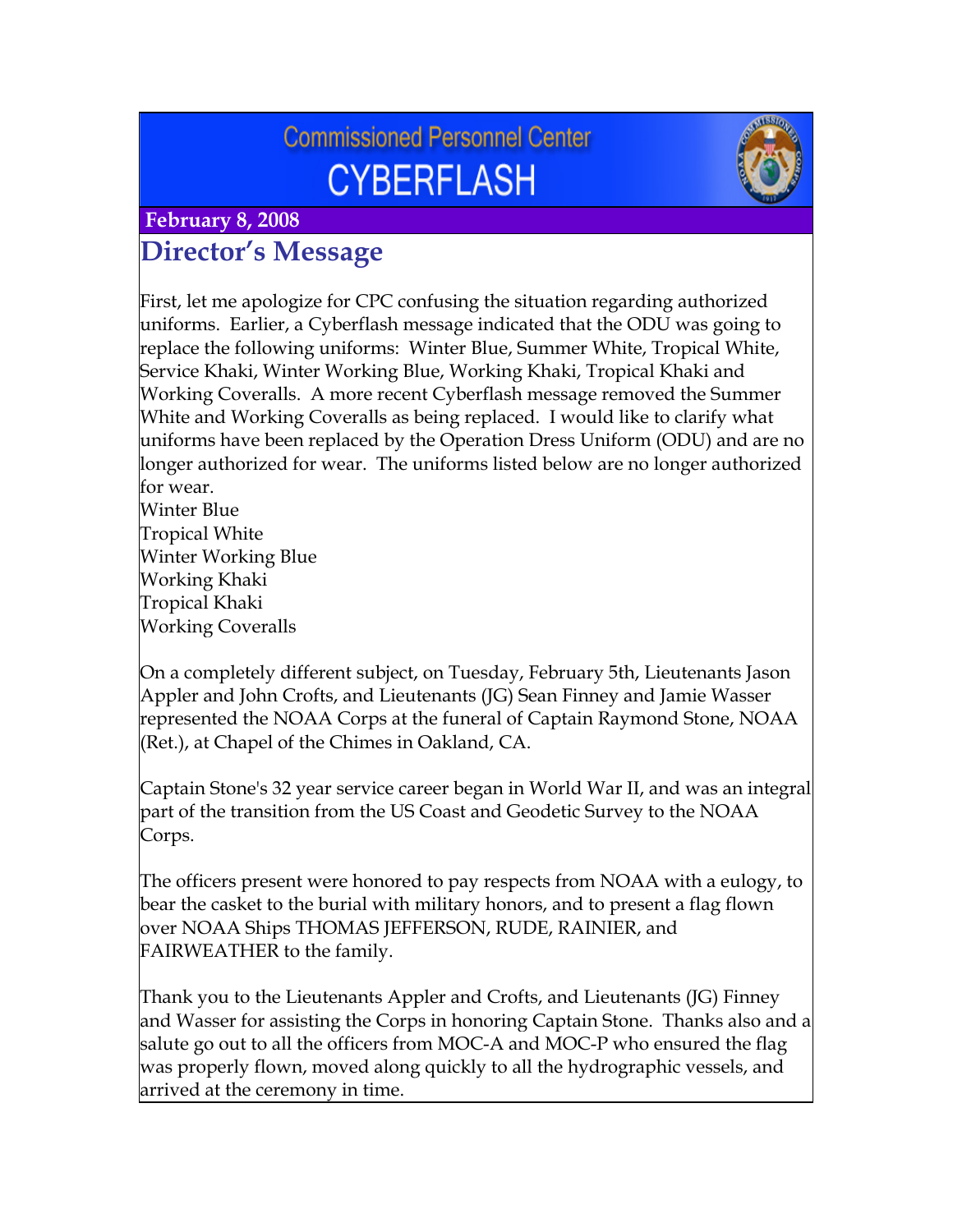The eulogy delivered by LT Appler is shown below for those who would like to know more about CAPT Stone's significant contributions to the NOAA Corps.

 $4/284-$ 

CAPT William B. Kearse, NOAA Director, Commissioned Personnel Center

# **Announcements**

## **PCS Reminder**

Submit your NOAA Form 56-26 at least 150 days prior to your Permanent Change of Station so CPC can have your orders processed 120 days prior to the actual PCS. Thank you.

**\_\_\_\_\_\_\_\_\_\_\_\_\_\_\_\_\_\_\_\_\_\_\_\_\_\_\_\_\_\_\_\_\_\_\_\_\_\_\_\_\_\_\_\_\_\_\_\_**

#### **National Operations Center - Watchstanders Needed (Note phone extension change)**

The NOAA Homeland Security Program Office in Silver Spring, MD is seeking 0- 2 and higher ranking officers on assignments within the National Capital Region to serve as part time watch standers at the

DOC NOAA Desk at the Department of Homeland Security (DHS) National Operations Center (NOC) in Washington, DC.

The mission of the NOC is to integrate DHS and interagency planning and operations coordination in order to prevent, deter, protect, and respond to terrorists threats/attacks or threats from other man-made or natural disasters. The NOC is a 24x7, multi-agency operations center that collects all-threats and all-hazards information across the spectrum of federal, state, local, tribal, privatesector, and other key sources. Its mission is to be the primary national-level hub for domestic situational awareness, common operating

picture, information fusion, information sharing, communications, and operations coordination pertaining to the prevention of terrorist attacks and domestic incident management. The NOAA Desk is considered one of the critical department/agency desks within the NOC, providing a wide range of environmental information and forecasts from NOAA sources. The Desk is staffed by part-time watch standers from across line offices in the DC area, performed as a collateral duty, under the supervision of a senior desk officer on staff of the NOAA Homeland Security Program Office.

This opportunity provides an officer the chance to work in the Nation's premier interagency operational center where all federal departments and agencies are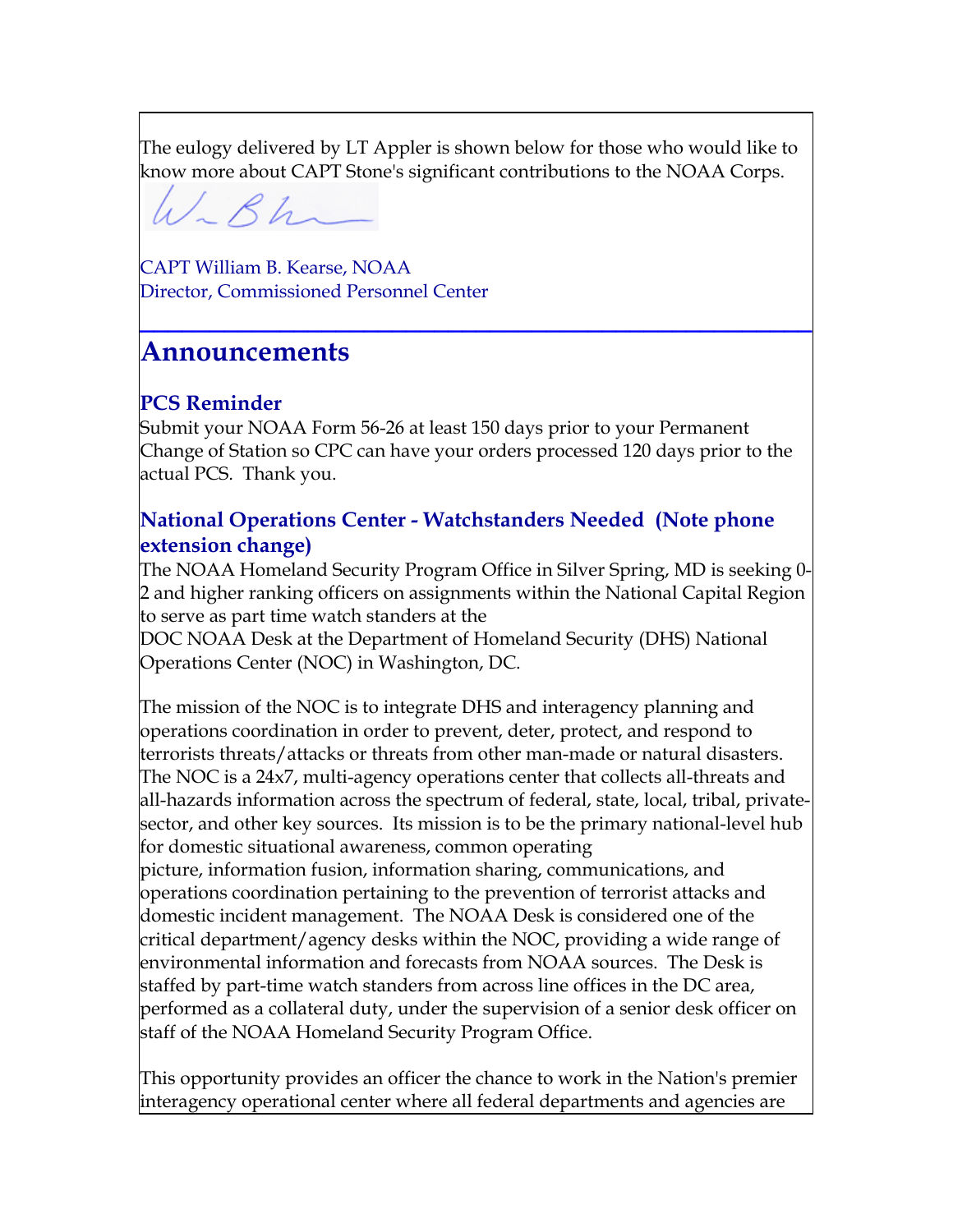represented, to constantly maintain situational awareness of homeland security and all-hazards response across the nation. Exposure and visibility to senior officials in the Department of Homeland Security as well as other departments is provided. Volunteers are expected to be available for 1-2 eight hour day shifts per month, approved by their supervisor. Expansion beyond that availability is sought during times of crisis response at the NOC. Secret clearance is required. Training will be provided by the Senior Desk Officer.

Anyone interested in this opportunity should contact Captain Wade Blake at **301- 713-3310 x129** or [wade.blake@noaa.gov](mailto:wade.blake@noaa.gov)

**\_\_\_\_\_\_\_\_\_\_\_\_\_\_\_\_\_\_\_\_\_\_\_\_\_\_\_\_\_\_\_\_\_\_\_\_\_\_\_\_\_\_\_\_\_\_\_\_**

#### **Dental Appointment Information for Officers in the D.C. Area**

Due to the recent deployments, Bethesda Naval Medical Center Dental Clinic currently has a shortage of staff. Therefore, they are often unable to provide follow-up dental services outside of the basic examination are currently referring patients to civilian dentists for follow-up care.

A Military Treatment facility (MTF) can refer NOAA Corps officers to a civilian dentist for specific procedures. Routine exams, cleanings and simple fillings do not require authorization. However, major dental services to include but not limited to; root canals, crowns, etc. require pre-authorization from LCDR Hobson-Powell prior to receiving services. Officers receiving dental care from a civilian dentist must present a copy of his/her uniformed services card to the provider. Please instruct the dental provider to submit billing information to: LCDR Hobson-Powell, NOAA/Medical Administration Branch, 8403 Colesville Road, Suite 500, Silver Spring, MD 20910. The provider may also contact the Medical Administration Branch via phone for payment by credit card at 301-713- 7718.

#### Aviation Application Packets

Officers interested in applying for the NOAA Corps aviation program are reminded to have their completed application packets to CPC by March 1, 2008. Once the packets have been received, AOC will conduct interviews between March-May 2008 for all applicants that meet the application requirements. An Officer Assignment Board will convene on Thursday, June 5, 2008 to select officers for initial flight training. If anyone should have any questions regarding the aviation selection process, please contact LCDR John T. Caskey at 301-713- 7748 or [john.caskey@noaa.gov.](mailto:john.caskey@noaa.gov)

**\_\_\_\_\_\_\_\_\_\_\_\_\_\_\_\_\_\_\_\_\_\_\_\_\_\_\_\_\_\_\_\_\_\_\_\_\_\_\_\_\_\_\_\_\_\_\_\_**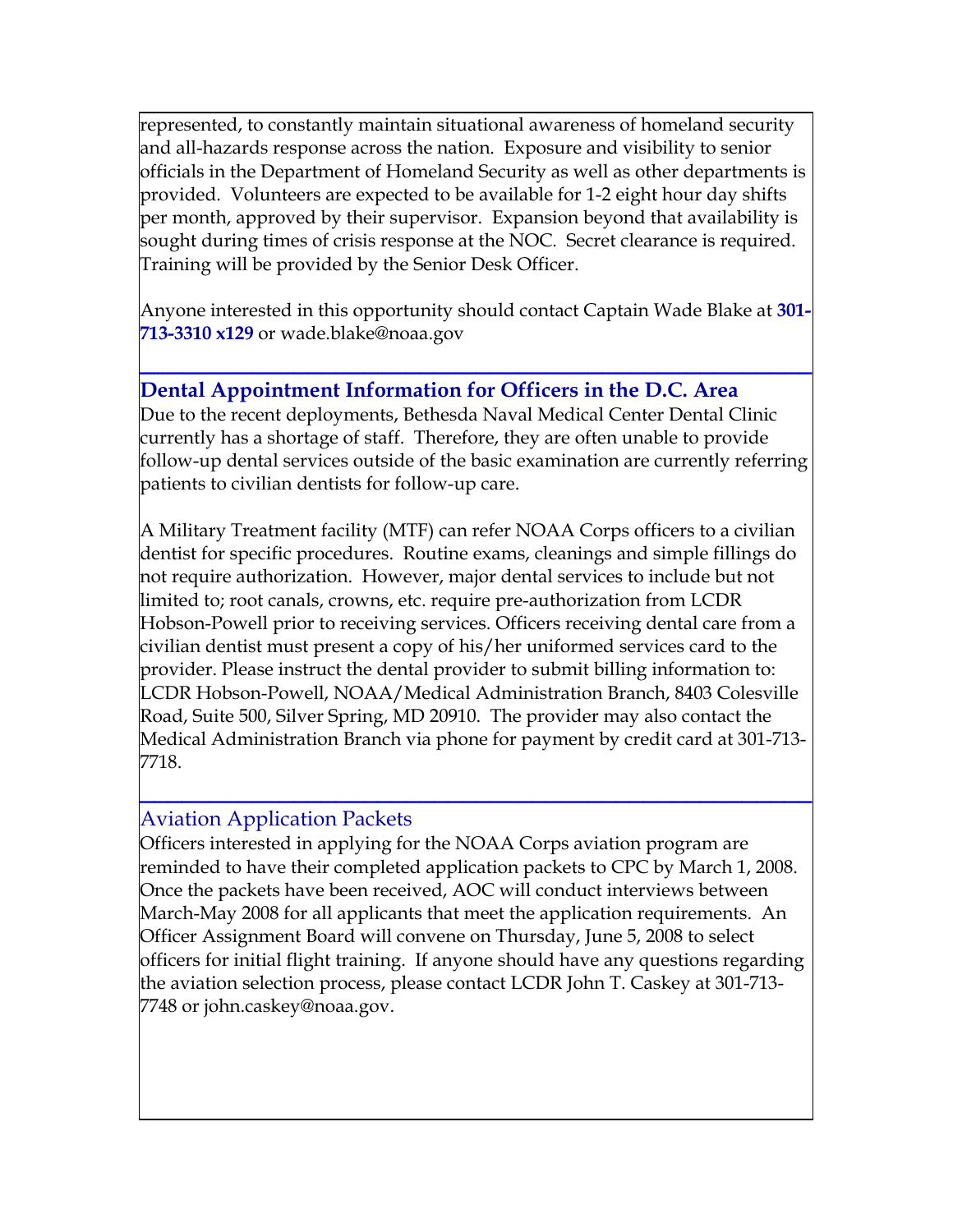#### Billet of the Week

The National Marine Fisheries Service (NMFS) Southwest Regional Office (SWR) in Long Beach, California is seeking an interested junior officer for the Science and Outreach Coordinator billet (#2340). Primary duties include acting as liaison between the Southwest Fisheries Science Center's research activities and the Regional Office's scientific needs for management activities; acting as the primary coordination point for dissemination of data and information internally and with external partners; chairing the Region's Public Outreach Committee, which has developed a Strategic Plan for Public Outreach with an overall mission of building and maintaining effective public and private partnerships in support of NOAA Fisheries' strategic goals; managing the Public Outreach budget; and, preparing data reports, summaries, and presentations for use by senior management and others.

The incumbent will continue developing and coordinating outreach efforts of NMFS offices throughout California. The officer will be working with NOAA and non-NOAA partners, including the Aquarium of the Pacific, National Marine Sanctuary Foundation and the Ocean Protection Council, along with other educational partners, to developing outreach programs and to seek funding through partnerships and grants. The position requires a high degree of both oral and written expression on a daily basis and will allow the incumbent to interact with upper management at the SWR, as well as with representatives from a large number of Federal, State, stakeholder groups, and the general public. This position provides a high degree of exposure to constituents and the general public, requiring the exercise of tact, diplomacy, patience, communication, planning and organization. There can be substantial travel involved, and some weekend work for high profile outreach events. The officer will represent the SWR on several Outreach and Education councils and committees both within and outside NOAA, and act as the Chairperson of the SWR's Public Outreach Committee. This assignment needs someone that is motivated to get NOAA's messages out to the public, is a team player, creative thinker, and multi-tasker.

If anyone should have any questions regarding this billet, please feel free to contact Scott Hill at 562-980-4029 or [scott.hill@noaa.gov](mailto:scott.hill@noaa.gov) or the NMFS Liaison Officer, CAPT Michael Gallagher at 301-713-2239 or [michael.s.gallagher@noaa.gov.](mailto:michael.s.gallagher@noaa.gov)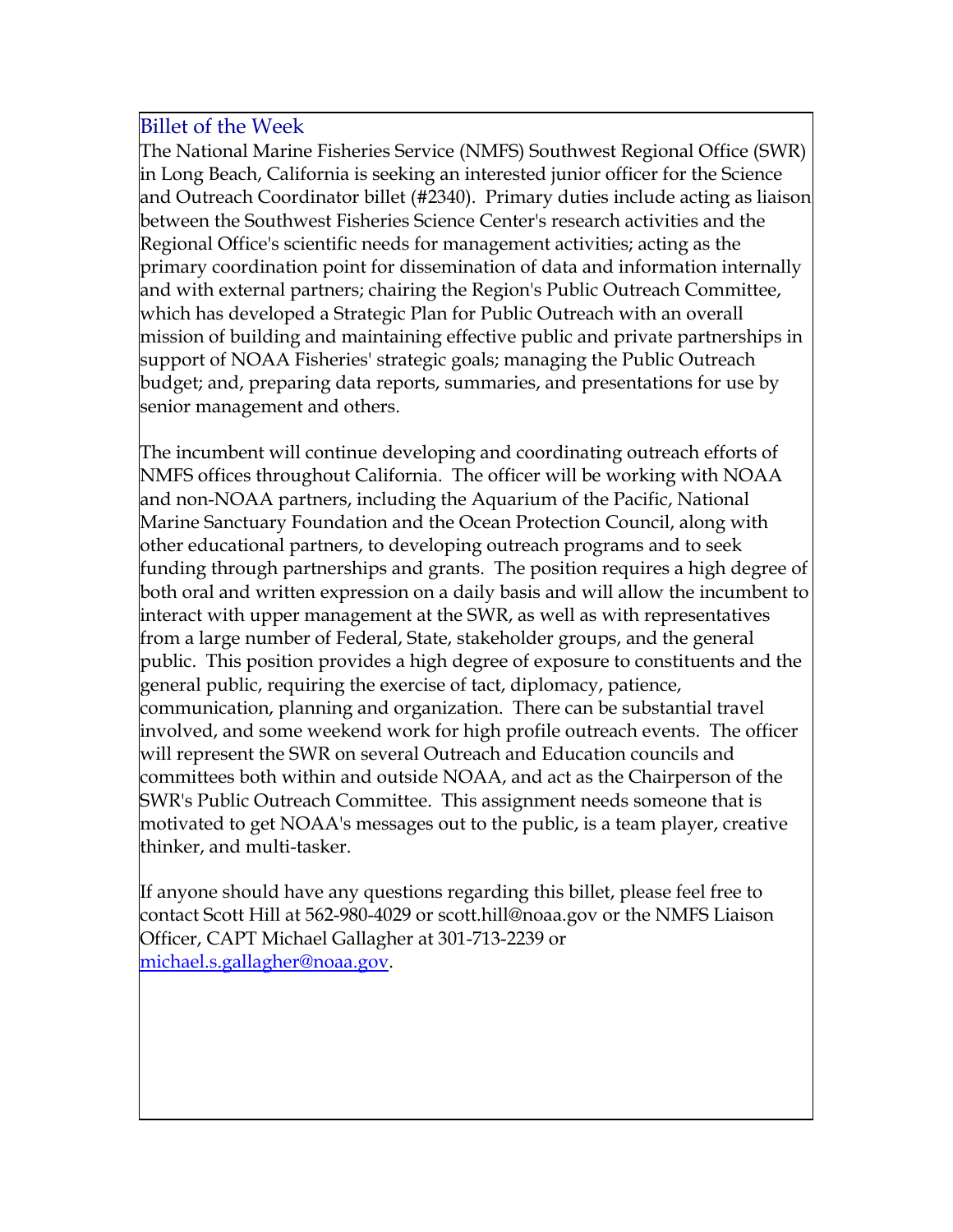### Eulogy for Captain Stone written and delivered by LT Jason Appler Ladies, Gentlemen, Friends and Family of Captain Raymond Stone,

It is my honor to stand before you today, and share with you the importance of Captain Raymond Stone to the National Oceanic and Atmospheric

Administration Commissioned Officer Corps - otherwise known as the NOAA Corps. The NOAA Corps is the seventh uniformed service of the United States of America.

Our modern history is intertwined with the life and service of Captain Stone, and our development directly benefits from the contributions he made during his 32 year career.

**By definition, the mission of the NOAA Corps is to provide officers technically competent to assume positions of leadership and command in the National Oceanic and Atmospheric Administration and Department of Commerce programs and in the Armed Forces during times of war or national emergency.**

**Further, it is to safely and efficiently operate NOAA ships and aircraft, incorporate emerging data acquisition technologies, and provide a specialized professional team responsive to NOAA programs.**

These defining statements recall precisely the character and career of service of Captain Stone.

CAPT Stone's honorable, respectful character, technical expertise, commitment to our country, and his ability to lead contributed to our success as a service, and live on in the NOAA Corps today.

He was integral in guiding the NOAA Corps transition from the Coast and Geodetic Survey to the NOAA Corps, and I and the other officers present here today are deeply honored pay tribute to him.

As Raymond Stone graduated from the University of California at Berkley and joined the service in 1940, our country was on the brink of massive change. The effects of the great depression were still being felt by millions of unemployed Americans, eleven year old Martin Luther King Jr. had just begun to dream, and television was only an exhibit at the World's Fair in Coney Island.

The U.S. Coast and Geodetic Survey that he joined, originally created by Thomas Jefferson in 1807 as "The Survey of the Coast", had been a part of American history for 133 years, and along with the rest of the country, was about to go through a period of rapid and major changes. Having signed on as a Deck Officer, young Officer Stone was working his way toward becoming a commissioned Ensign as bombs fell on Pearl Harbor on December 7th, 1941. On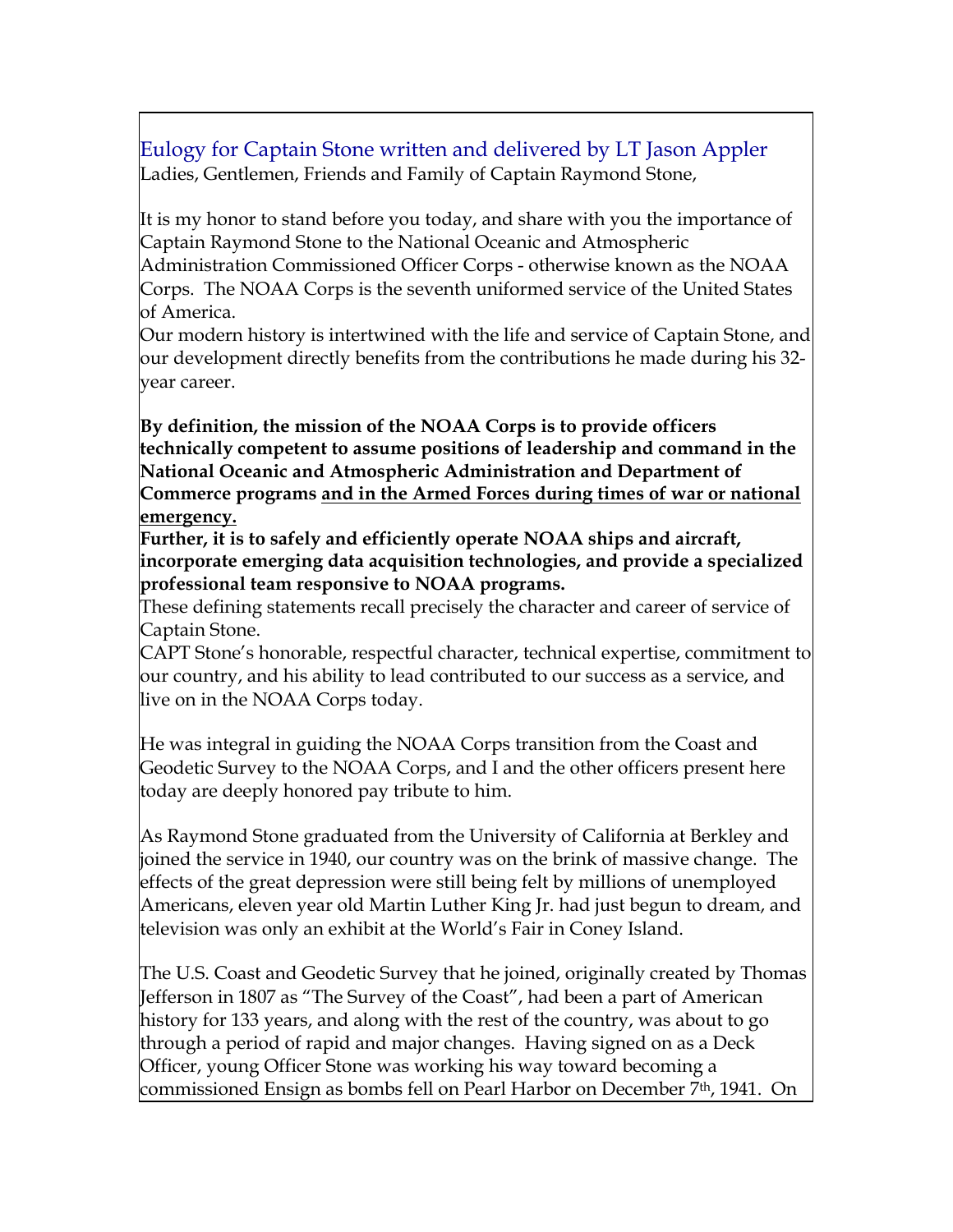December 16th, he received his commission, and immediately went to work on projects for the Navy.

He trained in Guantanomo Bay, then commenced his wartime service on the U.S. Coast & Geodetic Survey Ship HYDROGRAPHER; a ship he would later command, as he would the MARMER. Aboard the HYDROGRAPHER, he surveyed ahead of Navy occupation in the West Indies, then joined several other ships to survey in advance of Naval operations in the mid-Atlantic and Gulf of Maine.

In the presence of continued Japanese occupation of Attu and Kiska, Raymond Stone led survey field parties on remote Aleutian Islands of from 1943 to 1945. He received a war-time certificate of service for Department of Navy projects in areas of immediate military hazard, the American Defense Service Ribbon with one Bronze Star, the Atlantic War Zone Ribbon, and the Pacific War Zone Ribbon.

The war effort brought forth rapid advances in many areas of American production, including advances in the methods and technology of navigation and hydrographic survey. From the 1940's through the 1960's, as he rose from Ensign to Captain, he served twelve ship assignments, and, as Assistant Chief of the Charts Division, Chief of Operations, and Associate Director of the Office of Hydrography and Oceanography, he helped the field of hydrography evolve from the age of laborious manual data collection, to the age of computerized data management.

During the same era, as the importance of exploring our air and nautical environments became more evident in the eyes of the public and the executive administrations of the time, the various, disparate organizations that studied and managed the marine zones of the United States began to consolidate. Through a number of reorganization plans begun by President Lyndon Johnson, and culminating with the creation of NOAA by President Nixon in 1970, the U.S. Coast and Geodetic Survey existed briefly as the Environmental Science Services Administration before ultimately becoming the NOAA Corps.

Having started the Basic Officer Training program in 1960, Captain Stone helped us through this change, as he did with hydrography, from the old ways to the new, while maintaining our core values, and the integrity of our defining mission. He left his mark on the Basic Officer Training Class system that has now produced over 1600 officers, developing in them the traits that Captain Stone exemplified: officers of honor, respect and commitment, having discipline and flexibility, ready for positions of leadership and command in the operation of ships, support of NOAA programs, and in the conduct of field projects at sea,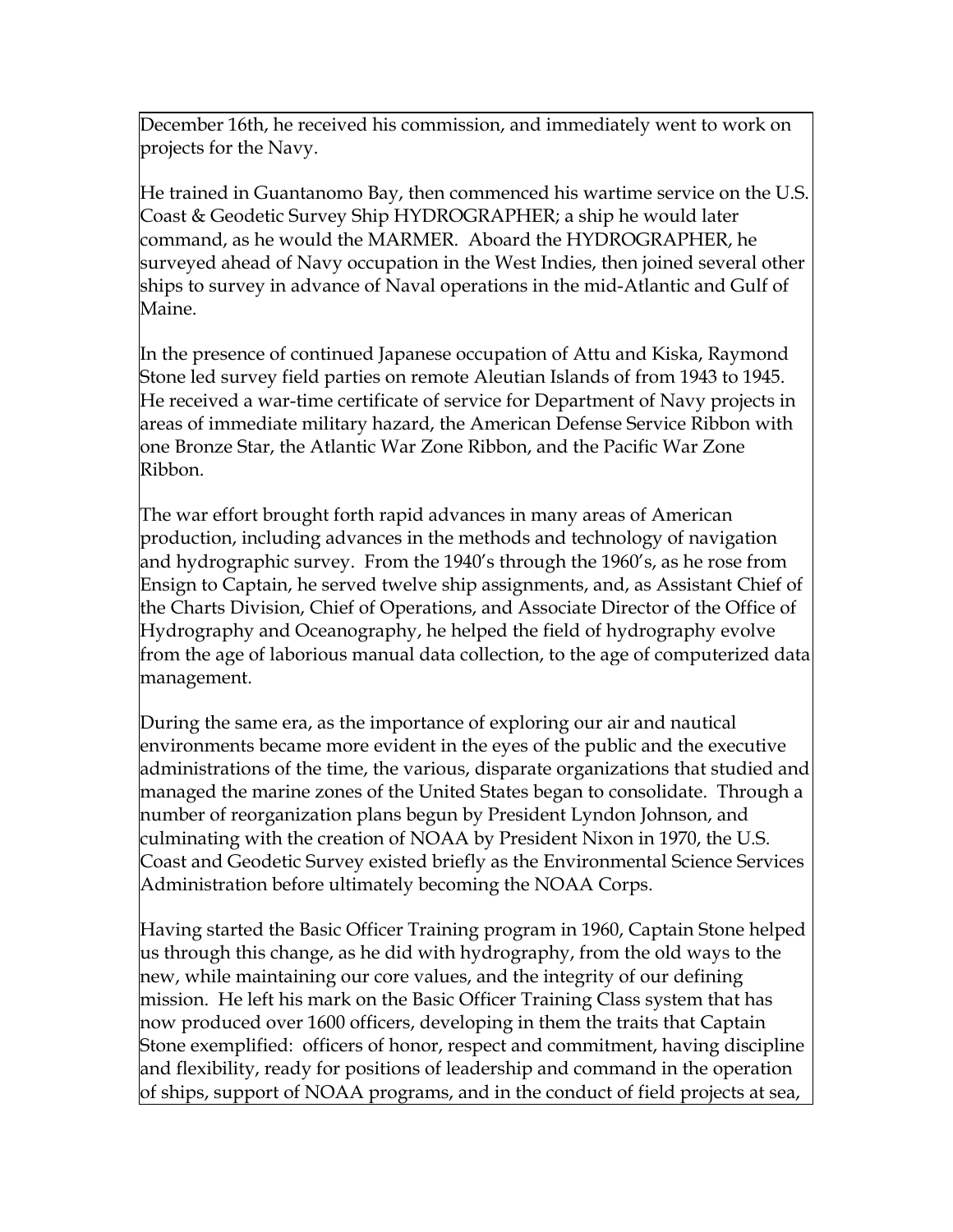in the air, and on land.

In 2001, the NOAA Report ran an article on the 100<sup>th</sup> Basic Officer Training Class, and the history behind it. There, in a sepia toned snapshot in the photo spread, stands a proud Captain Raymond Stone, his service hat canted as ever to the right, and his sharp eyes trained confidently on the camera as he posed with members of that first training class in 1960. With each Officer Training Class, Captain Stone's legacy lives on.

He was our co-worker, our companion, and our teacher, as our service became what it is today.

We will remember his patriotism, his courage, his leadership, and his dedication to the NOAA Corps values of honor, respect, and commitment, and the NOAA Corps mission that defines him so well.

Thank you, Captain Stone! The NOAA Corps wishes you Godspeed, fair winds and calm seas behind you as you embark on your final voyage.

**\_\_\_\_\_\_\_\_\_\_\_\_\_\_\_\_\_\_\_\_\_\_\_\_\_\_\_\_\_\_\_\_\_\_\_\_\_\_\_\_\_\_\_\_\_\_\_\_**

#### **Approved Retirements**

The following officers have approved retirements. Be sure to thank them for their service to NOAA and nation and wish them the best the next time you see these officers!

| CAPT Jon E. Rix            | May 1, 2008    |
|----------------------------|----------------|
| CAPT Stephen A. Kozak      | May 1, 2008    |
| CDR Julia N. Neander       | May 1, 2008    |
| LCDR Stephen J. Thumm      | July 1, 2008   |
| CDR Thomas E. Strong       | July 1, 2008   |
| CAPT John W. Humphrey, Jr. | August 1, 2008 |
| CAPT Sean R. White         | July 1, 2009   |

**\_\_\_\_\_\_\_\_\_\_\_\_\_\_\_\_\_\_\_\_\_\_\_\_\_\_\_\_\_\_\_\_\_\_\_\_\_\_\_\_\_\_\_\_\_\_\_\_**

# **On the Horizon**

| February 17, 2008 | Start date for BOTC 112  |
|-------------------|--------------------------|
| February 25, 2008 | Start date for REFTRA 64 |
| January-May, 2008 | <b>Billet Review</b>     |
| March 3, 2008     | Selection Board for O-6  |
| March 4, 2008     | Selection Board for O-5  |
| March 5, 2008     | Selection Board for O-4  |